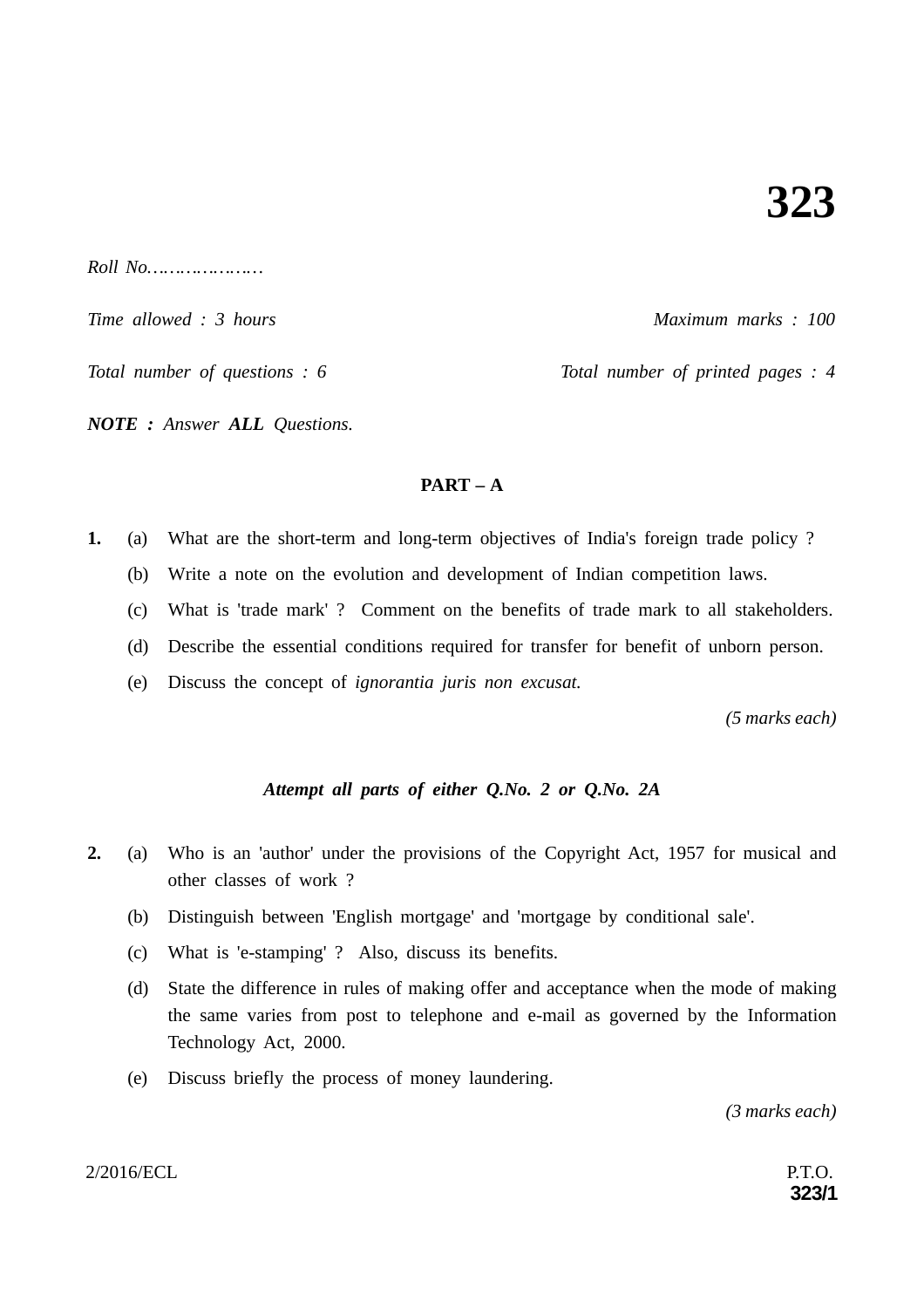## : 2 :

#### *OR (Alternate question to Q.No. 2)*

- **2A.** (i) What do you understand by 'restrictive trade practices' ?
	- (ii) What is meant by 'piracy of a design' ?
	- (iii) Tarun has two properties, Property-X and Property-Y. He sells his Property-Y to Jolly and puts a condition that Jolly should not construct more than one storey on Property-Y so that Property-X, which he retains, shall have good light and free air. Whether the condition imposed by Tarun is 'valid' under the Transfer of Property Act, 1882 ? Give reasons.
	- (iv) What is 'intent and obligation' of foreign direct investment in India under the Foreign Exchange Management Act, 1999 ?
	- (v) Explain briefly the terms 'conciliation' and 'mediation'.

*(3 marks each)*

**3.** (a) Sohan has a truck which was driven by a driver, Shyam, but Shyam did not have valid licence for driving the truck. The truck was insured with an insurance company. On the way, all of a sudden the truck started burning. Sohan filed a claim with the insurance company. The insurance company repudiated the claim on the ground that driver of the said truck did not have valid driving licence. The truck owner pleaded that the claim is not related to 'driving' of the truck but the insurance company did not change its earlier decision. Sohan filed a complaint with the District Consumers' Disputes Redressal Forum.

Will Sohan succeed ? Discuss with reference to decided case, if any.

*(5 marks)*

- (b) A young boy ran away from his father's home. His father issued a pamphlet offering a reward of  $\overline{55}$  lakh to anybody who would bring the boy home. Arun saw the boy at a railway station and sent an e-mail to the boy's father.
	- (i) Is Arun entitled for reward ?
	- (ii) In the light of the above case, explain the rules governing offer.

*(5 marks)*

(c) Discuss the objectives and functions of the Financial Action Task Force (FATF).

*(5 marks)*

2/2016/ECL Contd ........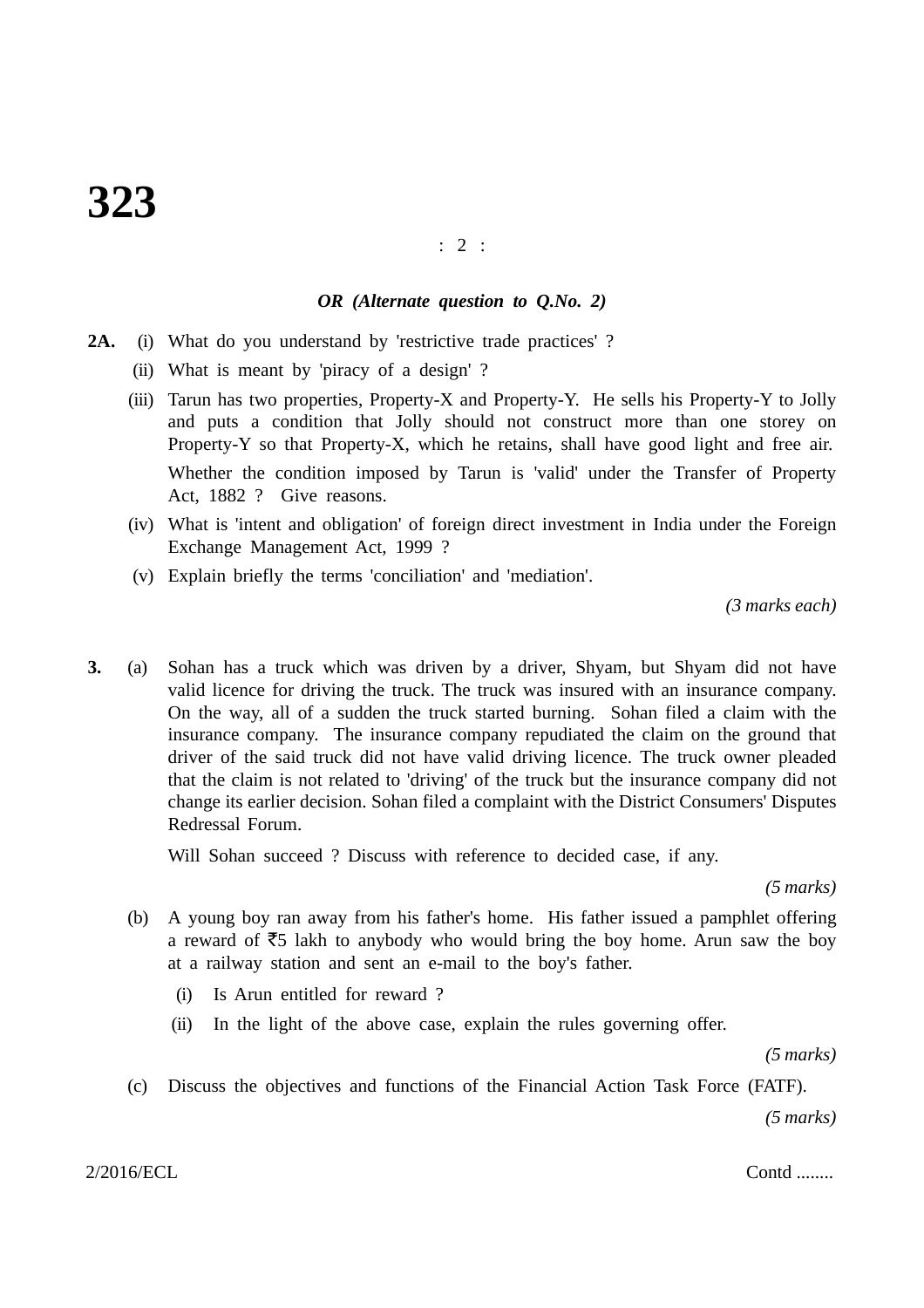**4.** (a) State the salient features of the Special Economic Zones Act, 2005. Also, state the method of appointment and functions of the Development Commissioner.

*(8 marks)*

(b) What is direct investment outside India ? Discuss the regulations in respect of acquisition and transfer of immovable property outside India.

*(7 marks)*

## **PART – B**

| 5. | (a) | What do you understand by International Organisation of Legal Metrology (OIML)<br>Certificate System?                                                            |
|----|-----|------------------------------------------------------------------------------------------------------------------------------------------------------------------|
|    |     | (3 marks)                                                                                                                                                        |
|    | (b) | Write a short note on the doctrine of <i>cypres</i> relating to trusts.                                                                                          |
|    |     | (3 marks)                                                                                                                                                        |
|    | (c) | State the circumstances under which a society registered under the Societies Registration<br>Act, 1860 may sue a member of society treating him as a 'stranger'. |
|    |     | (3 marks)                                                                                                                                                        |
|    | (d) | What do you mean by 'new article' under the Industries (Development and Regulation)<br>Act, 1951 ?                                                               |
|    |     | $(3 \text{ marks})$                                                                                                                                              |
|    | (e) | Explain the constitution of State Pollution Control Board.                                                                                                       |
|    |     | (3 marks)                                                                                                                                                        |
|    |     | Attempt all parts of either Q.No. 6 or Q.No. 6A                                                                                                                  |
| 6. | (a) | What do you mean by 'hazardous substance' under the Environment (Protection)<br>Act, 1986 ? Examine the status of electricity as a hazardous substance.          |
|    |     | $(5 \text{ marks})$                                                                                                                                              |
|    | (b) | Discuss the criteria of classification of enterprises into micro, small and medium enterprises                                                                   |

- *(5 marks)*
- (c) Discuss 'essential commodities' under the Essential Commodities Act, 1955.

under the Micro, Small and Medium Enterprises Development Act, 2006.

*(5 marks)*

 $2/2016/ECL$  P.T.O.

**323/2**